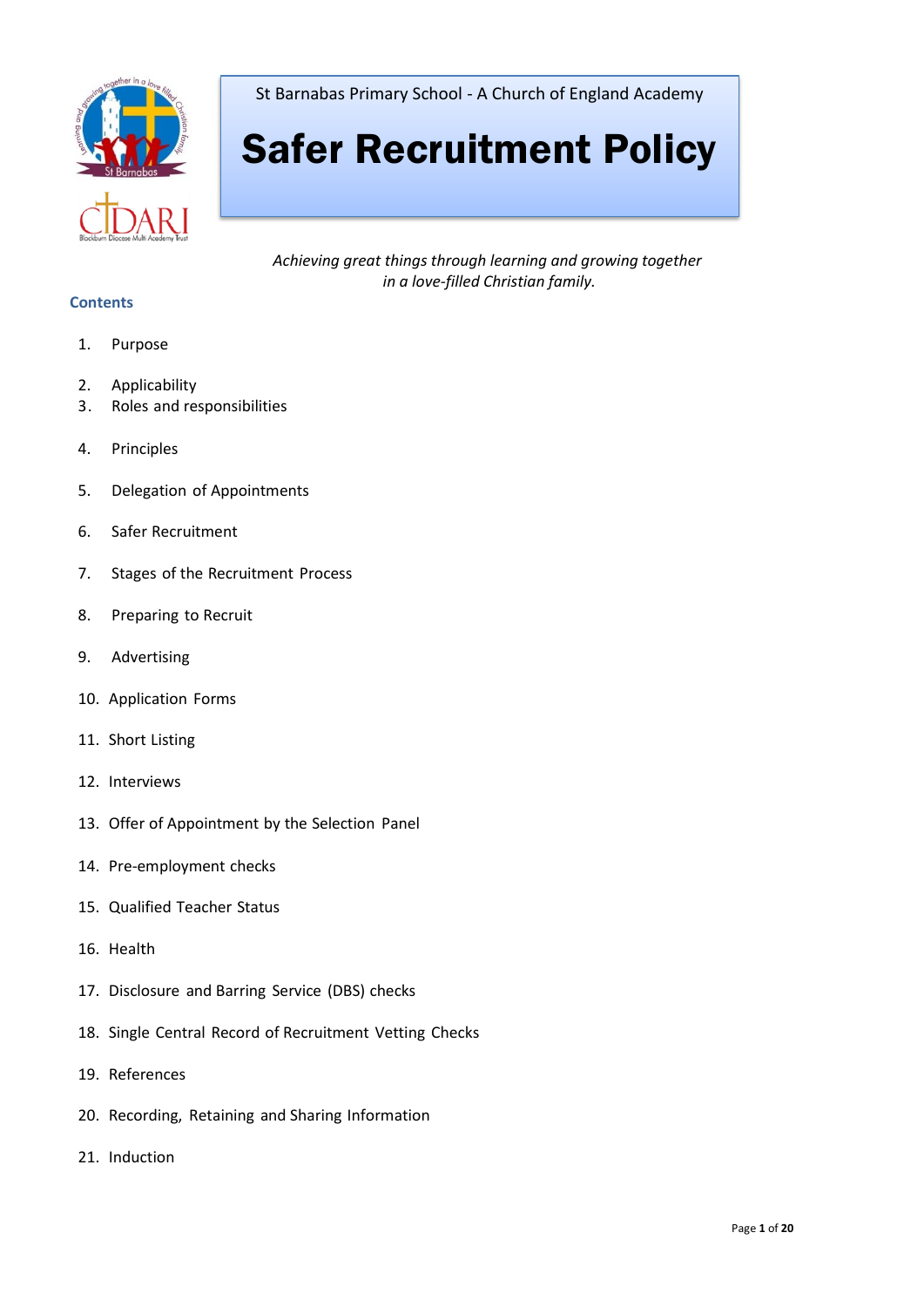## **1. Purpose**

- 1.1. The purpose of this policy is to ensure that all schools within the Multi Academy Trust follow a robust, rigorous and fair process when recruiting staff, which minimises the risk of appointing people who may pose a risk of harmto children.
- 1.2. This procedure is effective from the 17 February 2014 as approved by the Cidari Education Academies Trust, trading as Cidari Education Multi Academy Trust (hereafter referred to as the MAT).

## **2. Applicability**

2.1. This policy applies to all staff who work in Academies, including staff, governors, volunteers and others engaged by the Academy to work with pupils.

## **3. Roles and responsibilities**

- 3.1 The MAT is the legal employer for all staff.
- 3.2 The Local Governing Body is responsible for ensuring that the Academy has adequate staffing levels. The Local Governing Body will normally lead in the recruitment and selection of staff, especially with regards to leadership posts, providing they have received appropriate training. Members of the Local Governing Body may be excluded from being involved in the recruitment and selection of staff if it would constitute a conflict of interest or where the Directors of Cidari has decided to reduce delegated powers. The Local Governing Body is responsible for ensuring that members of staff who are responsible for appointments of new employees have received Safer Recruitment training.
- 3.3 The Headteacher/Principal is responsible for the day-to-day organisation, management and control of the Academy and in most cases will have a significant role in the appointment of staff to work in the Academy. They are responsible for ensuring that staff undertaking recruitment and selection have the appropriate experience, skills and knowledge to do so.
- 3.4. All staff and volunteers have a responsibility to ensure that the Academy environment is safe and secure for children and that appropriate procedures are followed.
- 3.5 The Multi Academy Trust's Human Resources Advisers are responsible for providing advice and guidance to schools regarding recruitment and the appointment of staff. T h e M A T Human Resources Adviser, or person appointed to represent him/her willhave an active role in the recruitment to leadership posts withineach Academy.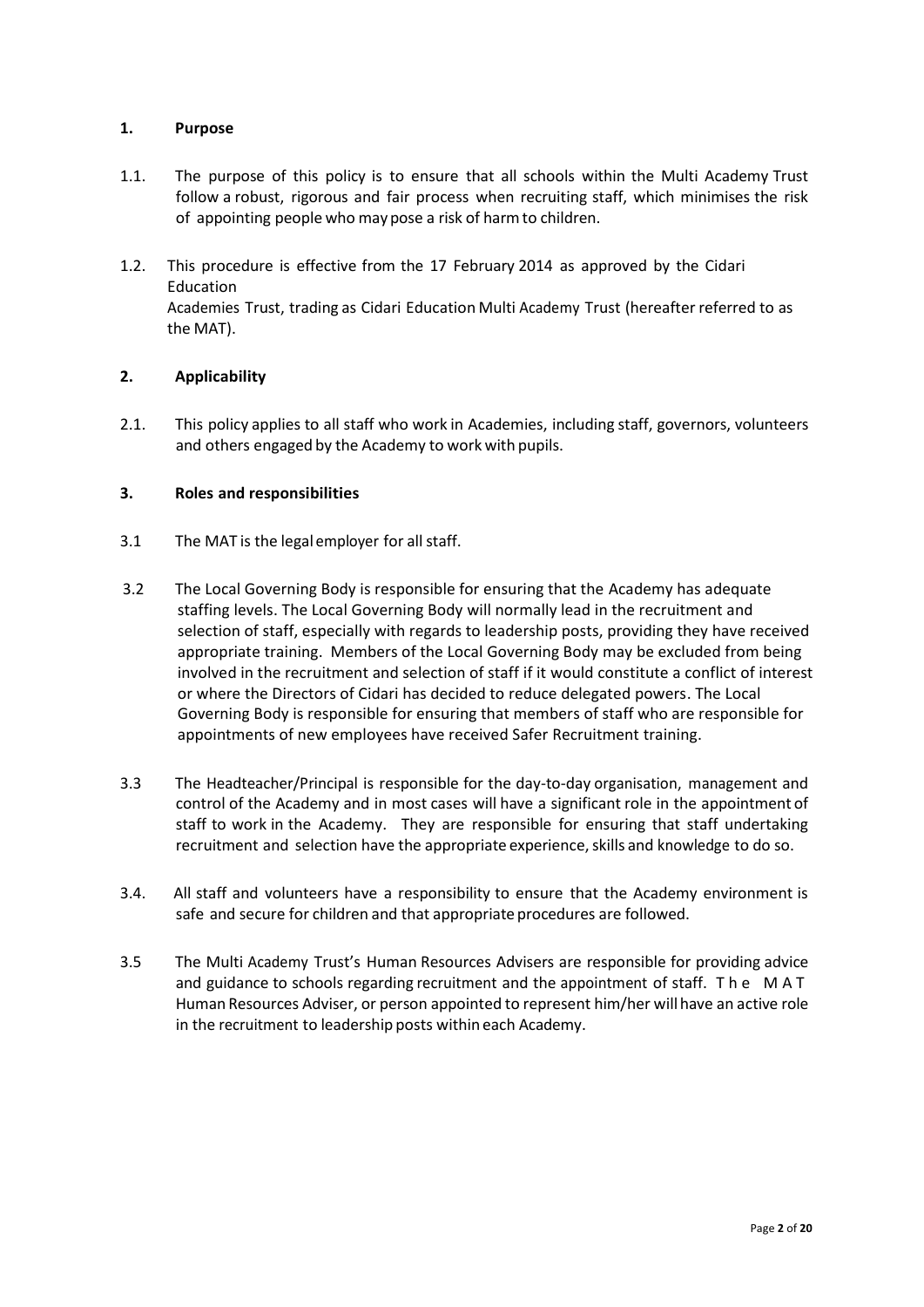# **4. Principles**

4.1 Employees play the most significant role in the success of our Academies and the delivery of high quality education provision and are therefore are our most important asset. It is the policy of

the MAT to ensure there is an adequate supply of suitably qualified and experienced staff to meet each Academy's staffing requirements and to deliver the Academy's improvement plan.

- 4.2 The MAT is committed to safeguarding and promoting the welfare of children and young people and requires all staff and volunteers to demonstrate this commitmentin every aspect of their work.
- 4.3 The appointment of all employees to the MAT will be made on merit and in accordance with the provisions of employmentlaw, the Education Act 2002, statutory guidance and the MAT's Equal Opportunities Policy.
- 4.4 Applicants will be treated solely on the basis of their abilities and potential, regardless of race, colour, nationality, ethnic origin, religious or political belief or affiliation, trade union membership, age, gender, gender reassignment, marital status, sexual orientation, disability, socio-economic background, or any other inappropriate distinction. Only where a person's job has a genuine occupational requirement may it be possible to take into account such characteristics and this will apply only to a very small number of jobs.
- 4.5 It is the requirement of the MAT that those involved with the recruitment and selection of staff must have received appropriate training or briefing and that at least one member of every interview panel must have received safer recruitment training.
- 4.6 Where an Academy uses supply staff, they must be assured that these individuals have undergone the necessary checks to assess their suitability for the post.
- 4.7 Academies must retain proper records confirming the identify, qualifications, professional registration (where appropriate), eligibility to work in the UK and Disclosure and Barring clearance details of people appointed, including dates of when these checks were carried out.

## **5. Delegation of Appointments**

- 5.1 The recruitment and selection of teaching and support staff within agreed staffing costs will be delegated to the Headteacher or Executive Principal and Principal. (See below authority table)
- 5.2 Where the Headteacher/Principal feels that recruitment of staff outside the set staffing budget is required then they must obtain authorisation from the MAT Board by submitting an Authorisation to Recruit Form, outlining the business case for the role.
- 5.3 For leadership posts, authorisation to recruit must be gained from the MAT Board, by completion of an Authorisation to recruit form, and at least one MAT Director must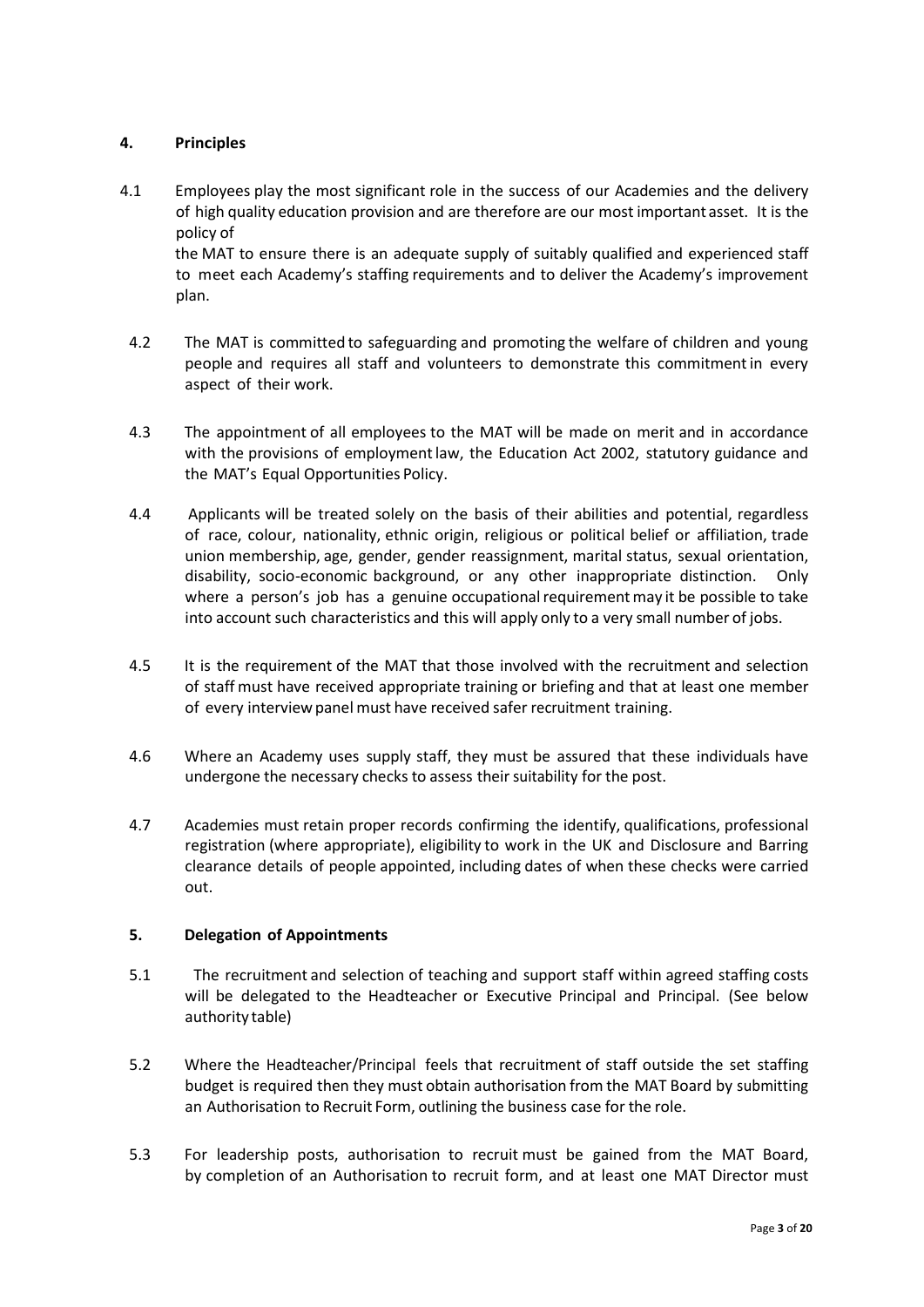be involved throughout the recruitment process.

| Recruitment for:      | Within agreed staffing costs                                                                                                                                                                         | Outside of staffing budget                                                                                                                                                                           |
|-----------------------|------------------------------------------------------------------------------------------------------------------------------------------------------------------------------------------------------|------------------------------------------------------------------------------------------------------------------------------------------------------------------------------------------------------|
| <b>Support Staff</b>  | Authorisation by Headteacher or                                                                                                                                                                      | Authorisation must be given by the                                                                                                                                                                   |
|                       | <b>Executive Principal/Principal</b>                                                                                                                                                                 | <b>MAT Directors</b>                                                                                                                                                                                 |
| <b>Teaching Staff</b> | Authorisation by Headteacher or<br><b>Executive Principal/Principal</b>                                                                                                                              | Authorisation must be given by the<br><b>MAT Directors</b>                                                                                                                                           |
| Leadership Posts      | Authorisation for recruitment must<br>be given by the MAT Directors and at<br>least one MAT Director must be<br>involved throughout the<br>recruitment process and present on<br>the selection panel | Authorisation for recruitment must<br>be given by the MAT Directors and at<br>least one MAT Director must be<br>involved throughout the<br>recruitment process and present on<br>the selection panel |

5.4 The delegation of appointments is summarized in the table below:

## **6. Safer Recruitment**

- 6.1 Safer recruitment means thinking about and including issues to do with child protection, safeguarding and promoting the welfare of children at every stage of the recruitment process. It starts with the process of planning the recruitment episode and where the post is advertised, ensuring that the advertisement makes clear the organisation's commitment to safeguarding and promoting the welfare of children. It also requires a consistent and thorough process of obtaining, collating, analysing and evaluation information fromand about candidates.
- 6.2 The following safer recruitment practices should be undertaken:
- The job description should make reference to the responsibility for safeguarding and promoting the welfare of children such as "the post holder is responsible for ensuring that the school's Safeguarding/child protection policy is adhered to and concerns are raised in accordance with this policy"
- The person specification should include specific reference to "suitability to work with children"
- Application forms should be scrutinised, including checking the candidate's previous employment history and experience and ensuring that any discrepancies, gaps or anomalies are satisfactorily explained
- Obtaining independent professional references that ask specific questions to help assess the applicant's suitability to work with children and following up any concerns
- A face to face interview that explores the applicant'ssuitability to work with children as well as their suitability for the post
- Verifying the successful applicant'sidentity
- Verifying the successful applicant's academic qualifications
- A Disclosure and Barring Service check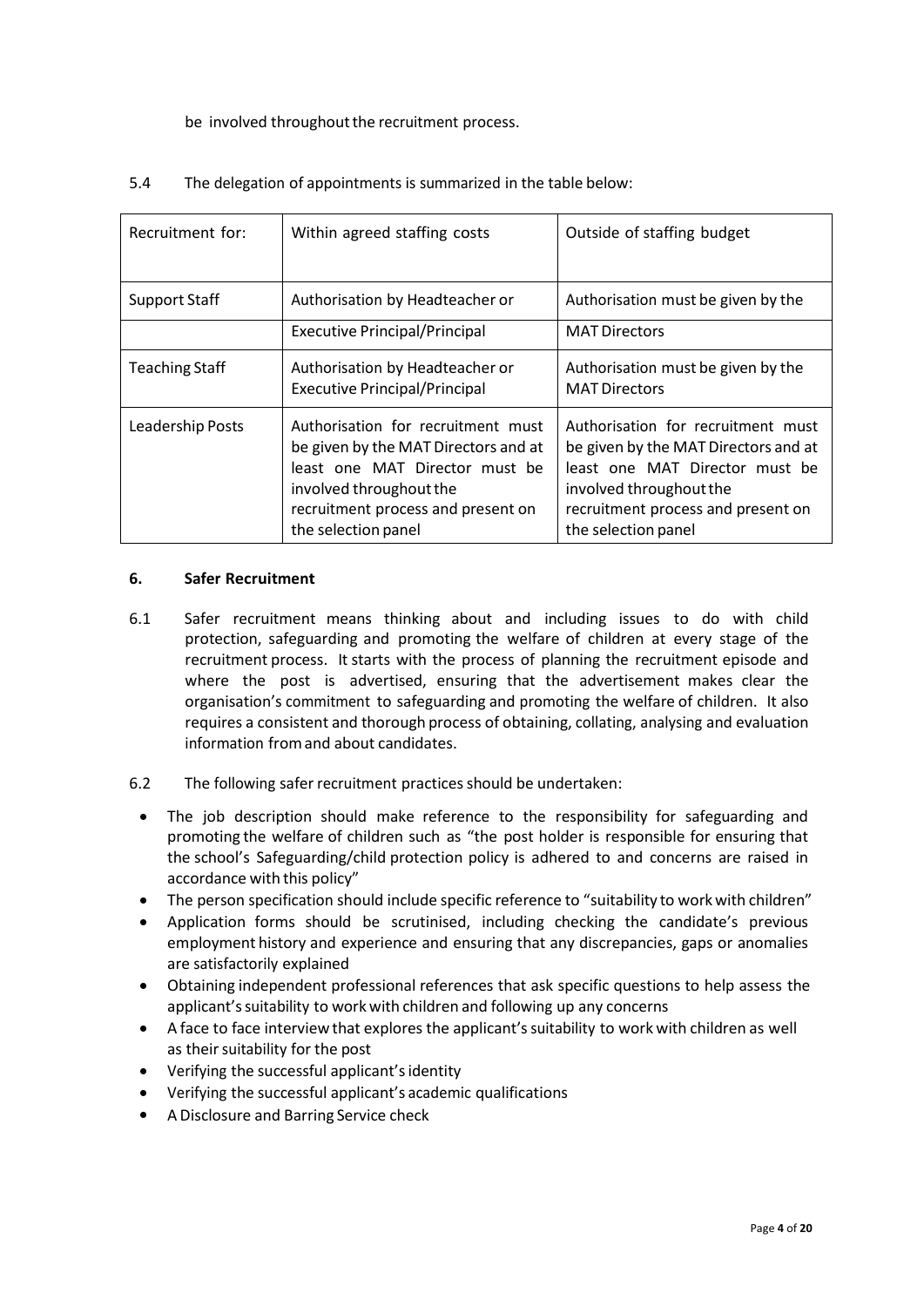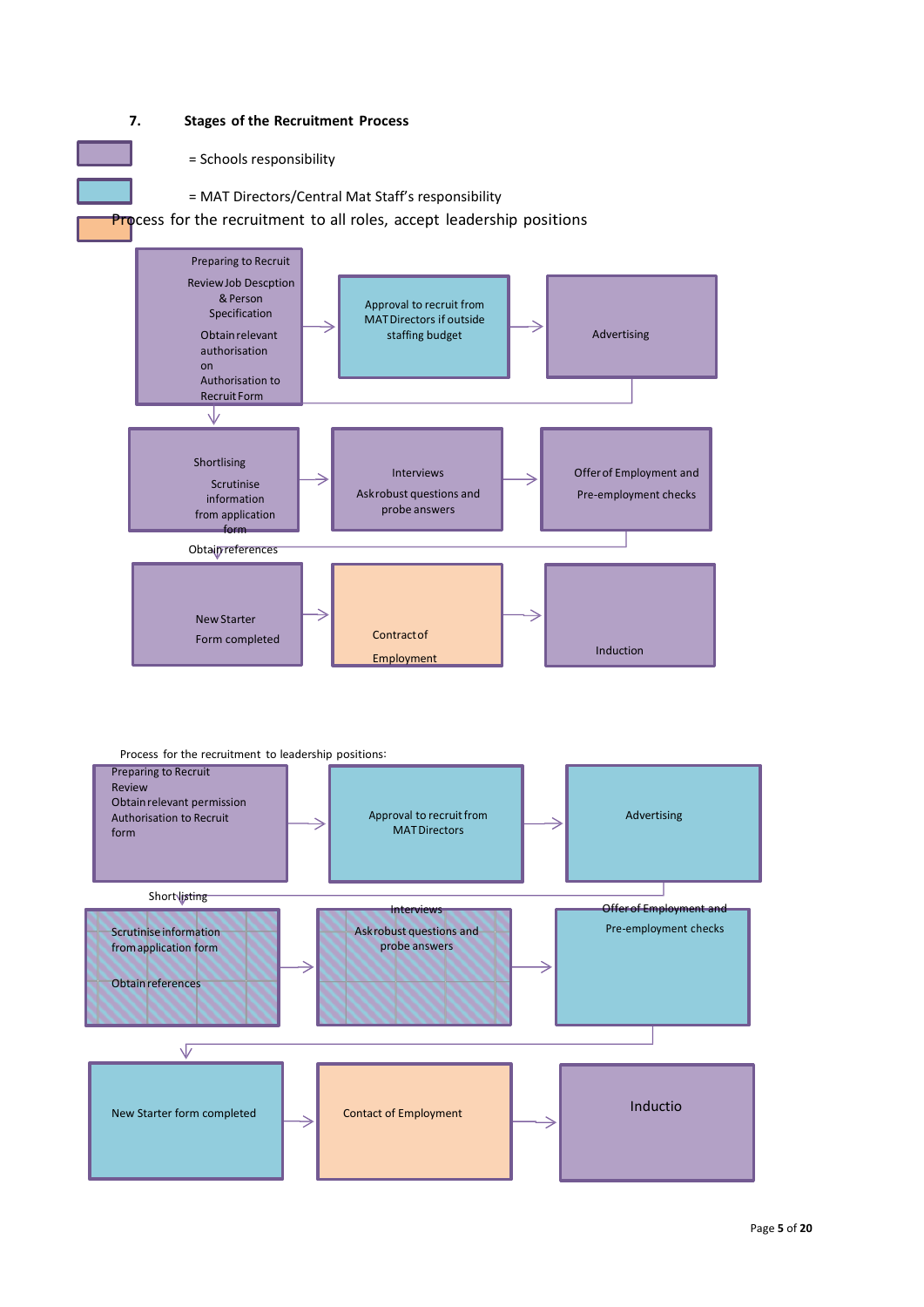# **8. Preparing to Recruit**

- 8.1 The first step in the recruitment process is ensuring that the appropriate authorisation to recruit is obtained (see section 5). The MAT's 'Authorisation to Recruit' Form should be completed and the relevant signatures obtained. At the end of the recruitment process a copy of this form should be attached to the 'New Starter' Form that is sent to the MATs payroll provider for processing.
- 8.2 The recruitment process should be planned from the outset. Planning will ensure that sufficient time is allowed at each stage of the recruitment process, it will ensure that applicants are given essential information regarding the post that they are applying for, and will help to ensure that the right people apply for the role.
- 8.3 In preparation the Academy should review the job description and person specification and consider how and where the post should be advertised.

# **9. Advertising**

- 9.1 Every vacant post (including posts which are being acted up to) should be advertised appropriately to bring it to the notice of all persons qualified to fill the post, and should be accessible to all ensure compliance with the MAT's Equal Opportunities Policy. It is expected that all leadership posts will be advertised externally unless there is good reason not to do so.
- 9.2 Where a post is advertised externally a copy of the advert should be sent to the MAT's HR team for the advert to be placed on the MAT's website and included in the MAT's recruitment bulletin.
- 9.3 Where a post is advertised internally, the details should be posted, in writing, on the staff notice board(s) giving at least 5 working days for applications to be made. In addition, the vacancy should be sent to Human Resources to post on the MAT website, where the post will be clearly marked

'internal applicants only.'

9.4 All advertised posts should include an explicit statement regarding the MAT's commitment to safeguarding and promoting the welfare of children. A statement should be included in the advert as well as in the application pack. The statement may be as follows:

"The Cidari Multi Academy Trust is committed to safeguarding children and promoting the welfare of children and young people and expects all staff and volunteers to share this commitment. We will ensure that all our recruitment and selection practices reflect this commitment. All successful candidates will be subject to Disclosure and Barring Service (DBS) checks along with other relevant employment checks"

- 9.5 Candidate application packs should include:
	- *Job Description outlining the duties of the post, and adherence to the Financial Management Standards (where applicable), with an indication of where the post fits into the organisational structure of the school;*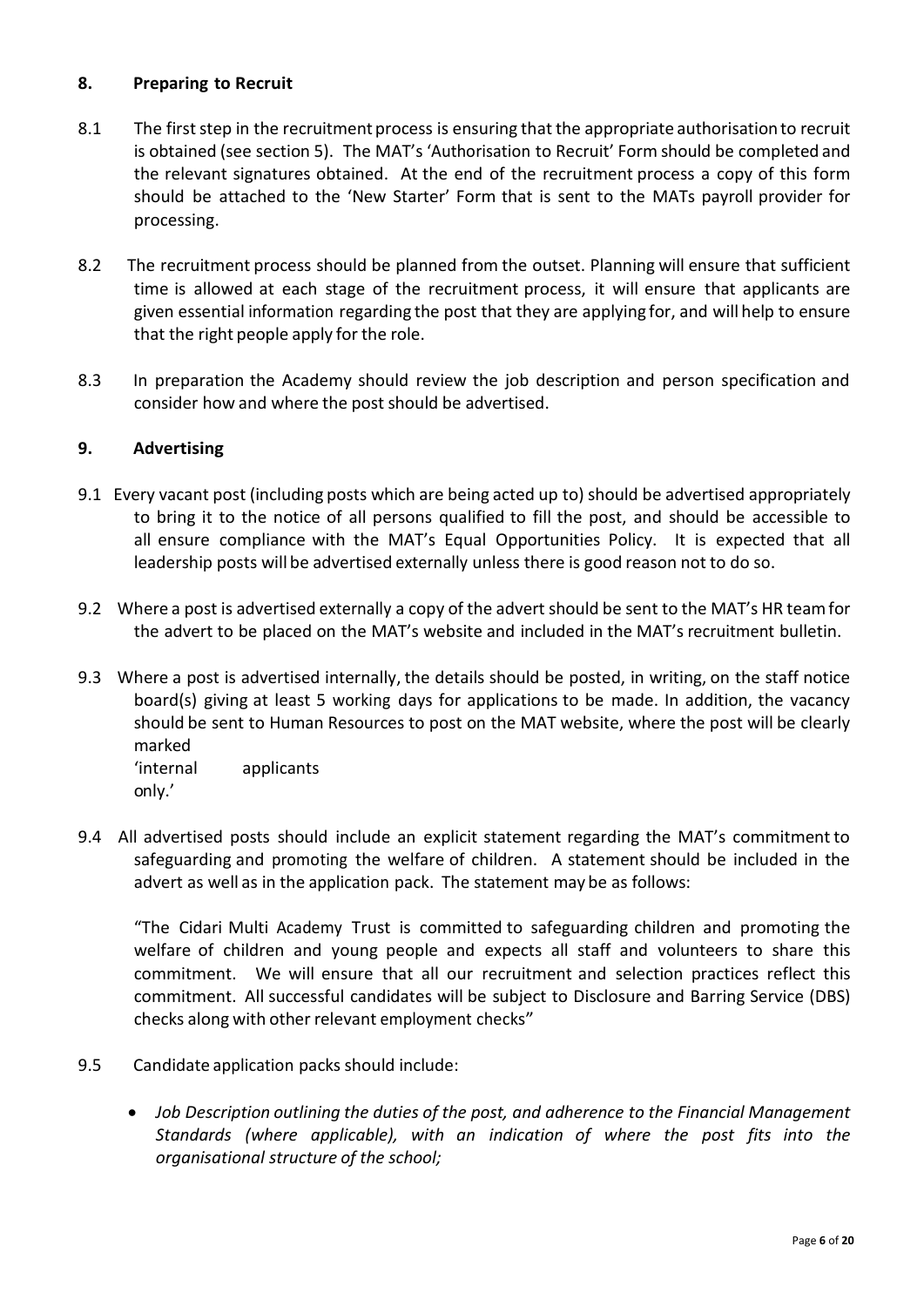*Person Specification indicating the qualifications, skills and types of experience or expertise which the school regards as essential or desirable in relation to the job. Any job involving financial management responsibilities, should include specify the essential requirement of the role as part of the person specification, and the recruitment process should test these competencies.*

*Application Form.*

- Information about the MAT, Academy and Other General Information:
- *a description of the Academy relevant to the vacant post*
- *a statement about access to the Academy for applicants who may wish to see it or who may wish to consult the Headteacher/Principal before making an application;*
- *a statementthat canvassing any member of staff, or member of the Local Governing Body, directly or indirectly, is prohibited and will be considered a disqualification;*
- *reference to the MAT's policy on Equal Oppurtunities;*
- *reference to the legislation concerning the Protection of Children;*
- *the name of any person who will be available to provide additional information about the post; and*
- *Information about the recruitment and selection process e.g. the closing date for the receipt of applications and interview dates.*
- *Salary level of the post.*

# **10. Application Forms**

- 10.1 Application forms must be completed by all applicants; it is not acceptable practice to rely on CVs. Only Cidari Application Forms are to be used for all posts (see Appendix 6, 7 & 8). Applicants who make speculative contact should be asked to apply for a specific post and to complete the relevant application form.
- 10.2 By completing and submitting an application form, applicants give a signed declaration (even if this is sent by email) that the information provided is factually correct and that they posses the qualifications, skills and experience that they have stated on the form.
- 10.3 Posts involving regular contact with children or young persons are exempt under The Rehabilitation of Offenders Act 1974, by virtue of The Rehabilitation of Offenders Act 1974 (Exemptions) Order 1975. Applicants for such posts are required to declare any criminal convictions, including spent convictions, that they have or any cautions, reprimands or final warnings that they have been subject to in relation to any offences.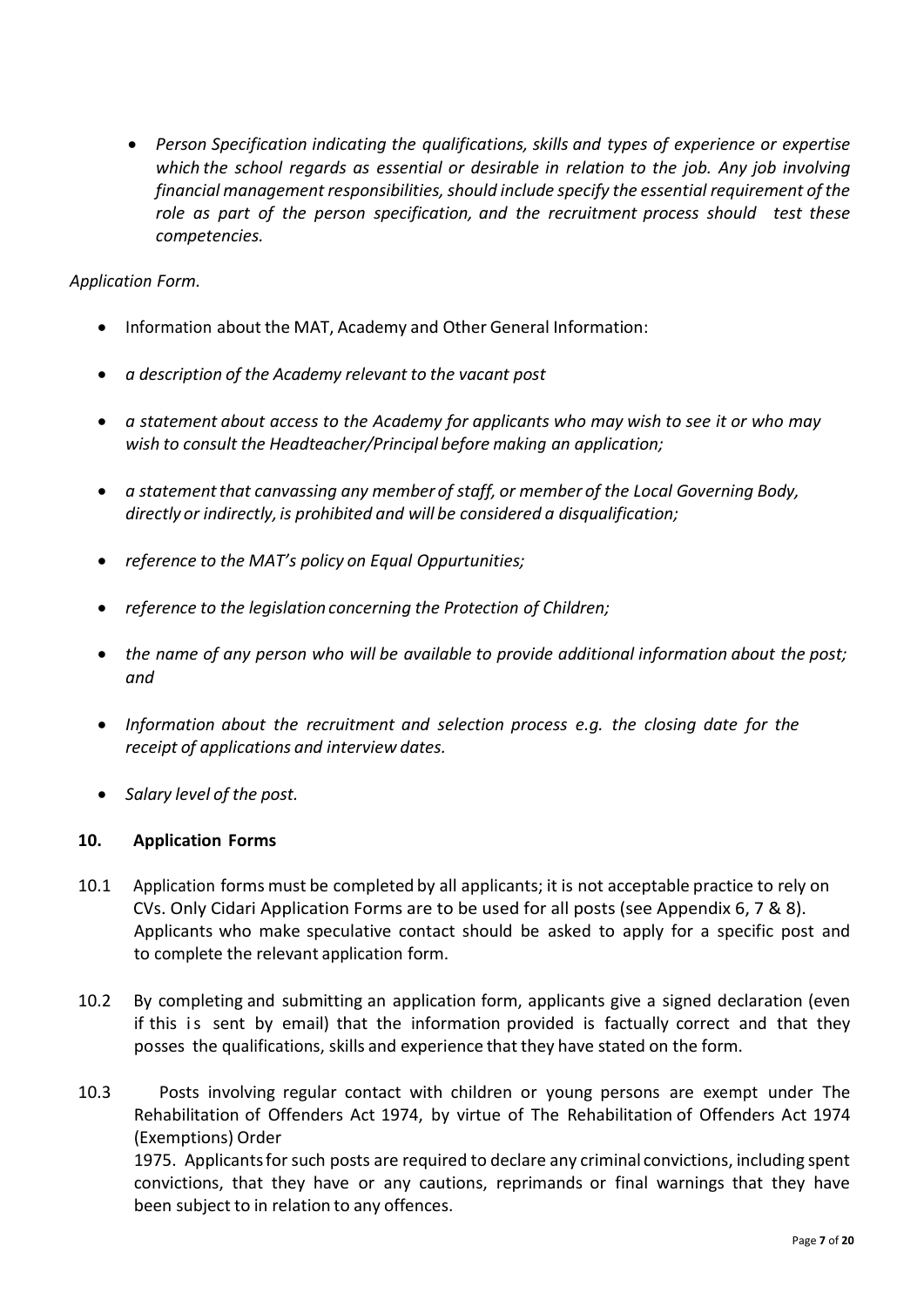# **11. Short Listing**

- 11.1 A minimum of two people should carry out the short listing process, one of whom should have completed appropriate safer recruitment and selection training.
- 11.2 Short listing will be based only on substantial information. The job description and the person specification will be used to set the criteria and standards for inclusion on the long list and for reducing this to the shortlist of candidates to be invited for interview. For template Shortlisting Assessment Form, please see the MAT website.
- 11.3 The criteria for selection will be consistently applied to all applicants.
- 11.4 All Application should be carefully scruitnised to ensure they are fully and properly completed. Any anomalies or discrepancies or gaps in service employment should be accounted for and checked. Reasonsfor repeated and regular changes in employment should be explored.
- 11.5 If the field of applicantsis felt to be unsuitable the post maybe re-advertised.
- 11.6 References should be taken up between shortlisting and interview so that any necessary information can be followed up.
- 11.7 The selection panel will take up two references on each short-listed candidate. For teaching and leadership posts the references will, where appropriate, include the applicant's current Headteacher/Principal or Local Authority. Please refer to section 19 for further details on obtaining references.
- 11.8 Academies within the MAT which are designated as faith based providers of education (formerly VA and VC schools) will take up a third reference which should be provided by a person who has pastoral responsibility for the Church in which the applicant regularly worships. If they do not use

their parish priest/minister an explanation should be given either on the application form or in their letter of application.

11.9 References should be kept as confidential and should only be seen by the selection panel and the person delegated to obtain the references. References will be sought against the requirements specified in the job description and person specification, and information should be sought about any issues relating to safeguarding/child protection. Where there is concern regarding a reference, advice should be sought from Human Resources who may see the reference.

# **12. Interviews**

- 12.1 The format, style and duration of the interviews are matters for the Headteacher/ Principal (in consultation with the local governing body as appropriate) to decide but the following will be adhered to:
	- Briefing: All candidates will be given relevant information about the Academy to enable the candidate to make further enquiries about the advertised job.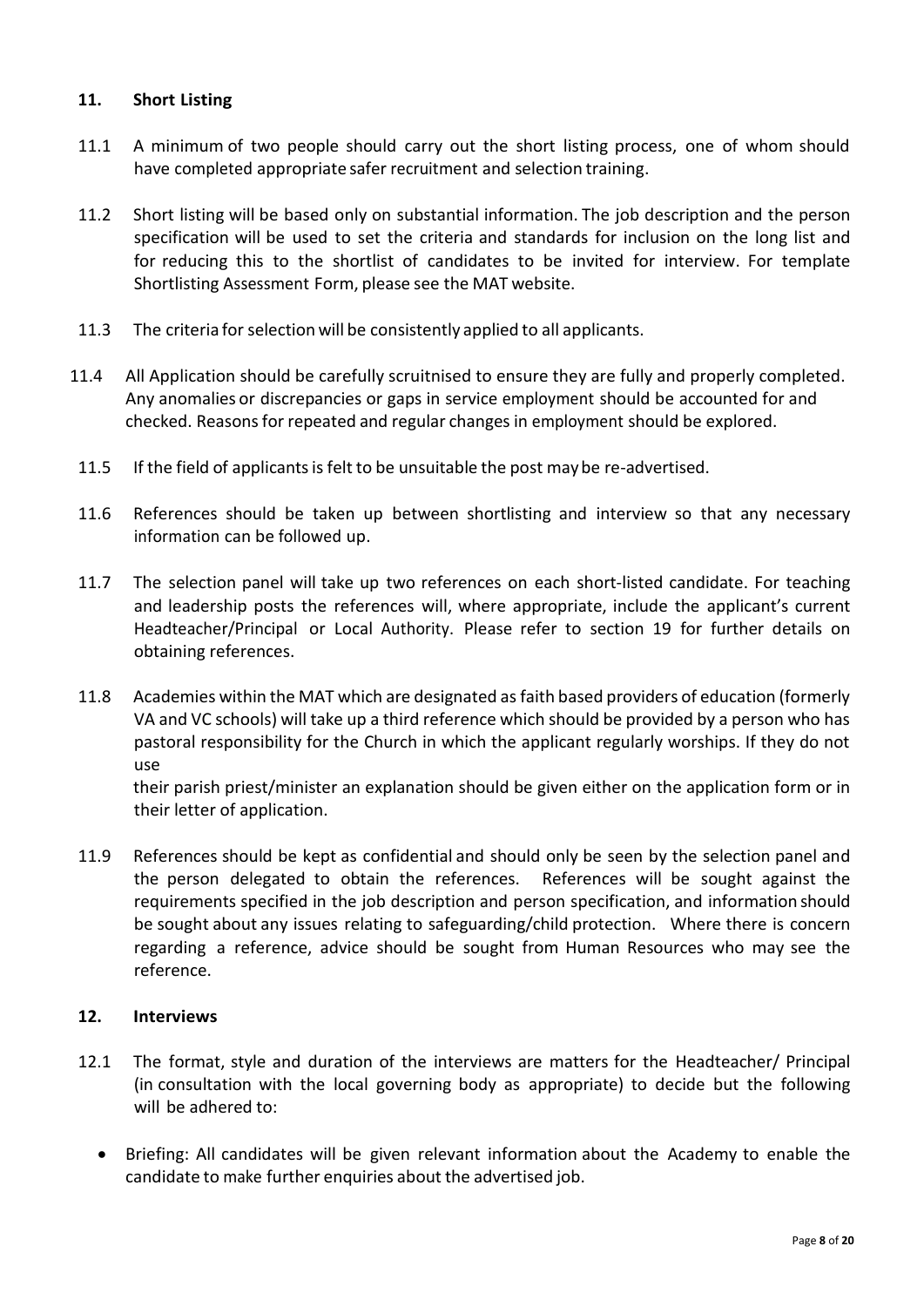- A face to face interview takes place prior to any appointment. Before the interviews the selection panel will agree on the line of questioning to be followed and will ensure that the same core questions are put to each candidate (which can be followed up with different probing and follow up questions). Interviews should assess the merits of each candidate against the requirements in the person specification and the job description. Interviews must also explore each individual's suitability to work with children by assessing attitudes and behaviours. No questions should be asked which would discriminate directly or indirectly on grounds of sex, marital status, sexual orientation, race, religious belief, disability or age. The interview should cover child protection and the candidate's suitability to work with children (see 12.8 and 12.9).
- 12.2 Before the interviews the Headteacher/Principal (in consultation with any governors involved with the interview), will decide a procedure for evaluating the candidates at the end of the interviews. The notes taken and documentation used in this evaluation process will form part of the formal record of why candidates were or were not selected and will be retained for six months; after that time they will be destroyed.
- 12.3 Before the interviewsthe Headteacher/Principal (in consultation with any governors involved in the interview) will decide the structure of the interview, determining which area each interviewer will cover and the approximate time allocation.
- 12.4 A robust selection process should not rely soley on the interview. A range of selection activities should be designed in order to help assess who is the most suitable candidate for the job. For teachers and teaching support roles, it is legitimate to involve pupils in the process. Pupils should not take part in assessing candidate suitability but can contribute to the panel's assessment of the ability to interact with children.
- 12.5 Panels of at least three people should be involved in interviews. This allows one member to observe and assess the candidate and make notes while the other is talking and asking questions. Alternativelypanels may find it helpful to have someone present who can focus on taking notes. Where possible interview panels should consist of both male and female panel members to help ensure a fair interview process.
- 12.6 Panel members should meet beforehand to agree a relevant set of questions that will enable the candidate's suitability to be assessed against the selection criteria. They will also need to identify any issues they want to explore further from the candidate's application form and employment references.
- 12.7 Academies should ensure that sufficient staff and governors are trained in advance of recruitment activities to form interview panels when necessary.
- 12.8 Invitationsto interview should;
	- Detail all the arrangements such as date, time, panel members, length of the selection process and selection activities
	- Remind candidatesthat the interviewis assessing their suitability to work with children
	- Remind them to bring all relevant documents, such as DBS disclosures where available, proof of qualifications, proof of identity. See Appendix 1 for template invite to interviewletter.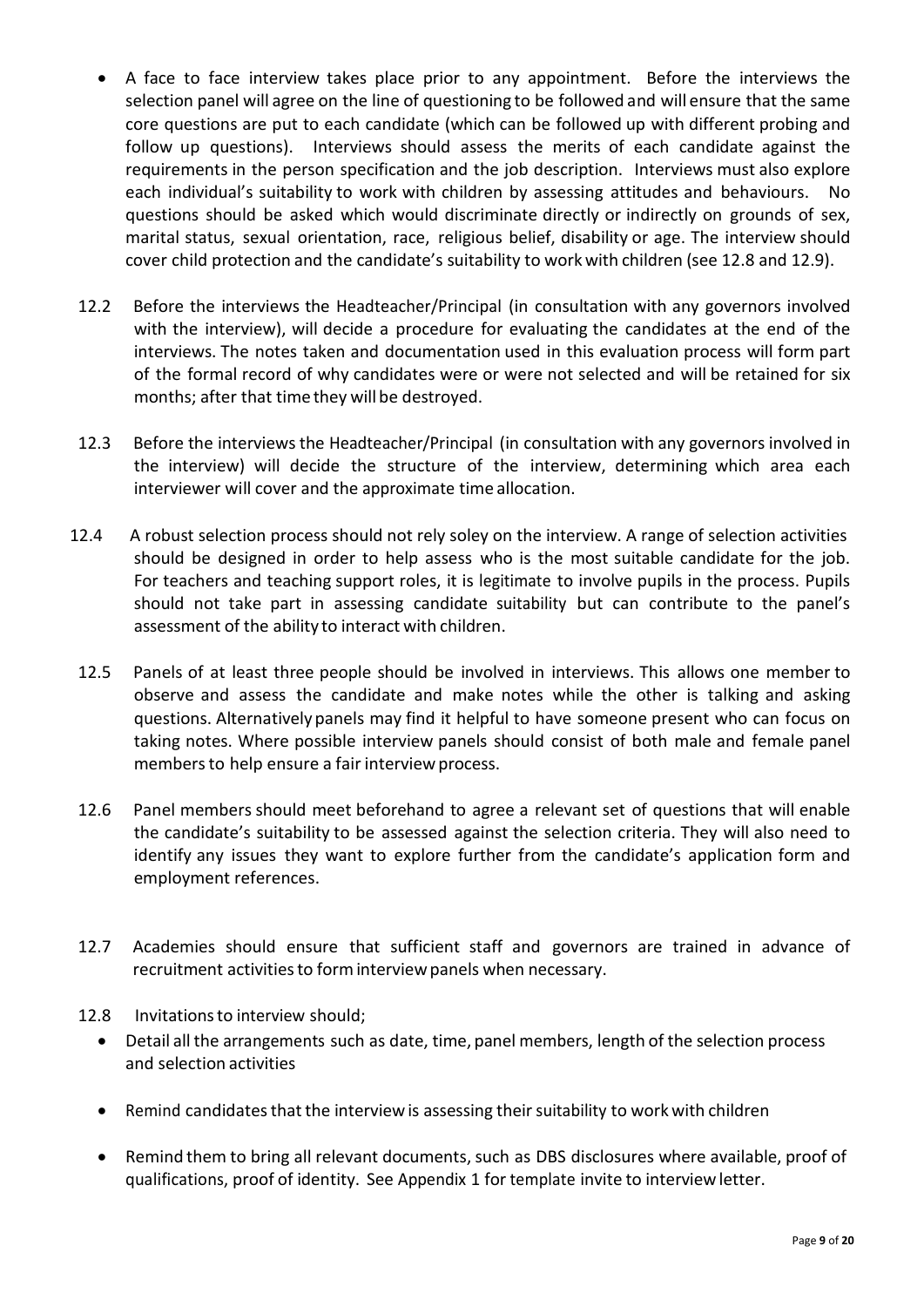- Only originals of the required documentation can be accepted; copies should not be accepted. The school should take a copy of original documents to be kept on the school file, before returning the originals to the candidate.
- 12.9. To assess the suitability of the candidate to work in the school the interviewshould examine:
	- The candidate's attitude towards children. This may be assessed through their personal statement and through interview questions that probe their values, belief and ethics.
	- The candidate's motivation to work with children. Questions on their vision for education and the learning and development of children and young people, and what their role is in contributing towards achieving this vision can help you assess their motivation.
	- Their ability to form relationships and respect professional boundaries. This should be assessed through focused questions and complementary activities, such as group exercises.
	- Their emotional resilience in working with challenging behaviours, their attitudes in managing discipline and towards authority. Questions asking them to draw on previously difficult situations and how they managed these will help assess this.
	- Their ability to support the school's agenda for safeguarding and promoting the welfare of children.
		- Clarify their understanding of the Acadmey's approach towards child protection policies and procedures.
		- Gaps in the Candidate's employment history and explanation of repeated changes in career. These must be discussed and clarified, as should concerns or discrepancies arising from the information provided by the candidate and/or referees.
		- Candidates should be asked to confirm whether they have any criminal convictions, reprimands and/or warnings.
		- If for any reasons references have not been provided before the interview the candidate should be given the opportunity to declare/discuss anything that may come to light on the collection of references.
- 12.10 The following are example questions designed to examine an interviewee's attitudes toward safeguarding children:
	- What do you feel are the main drivers that led you to want to work with children?
	- How do you motivate young people?
	- What has working with children, to date, taught you about yourself?
	- Tell me about a time when you have been working with children when your authority was seriously challenged. How did you react? What strategies did you employ to bring things back on course? How did you manage the situation?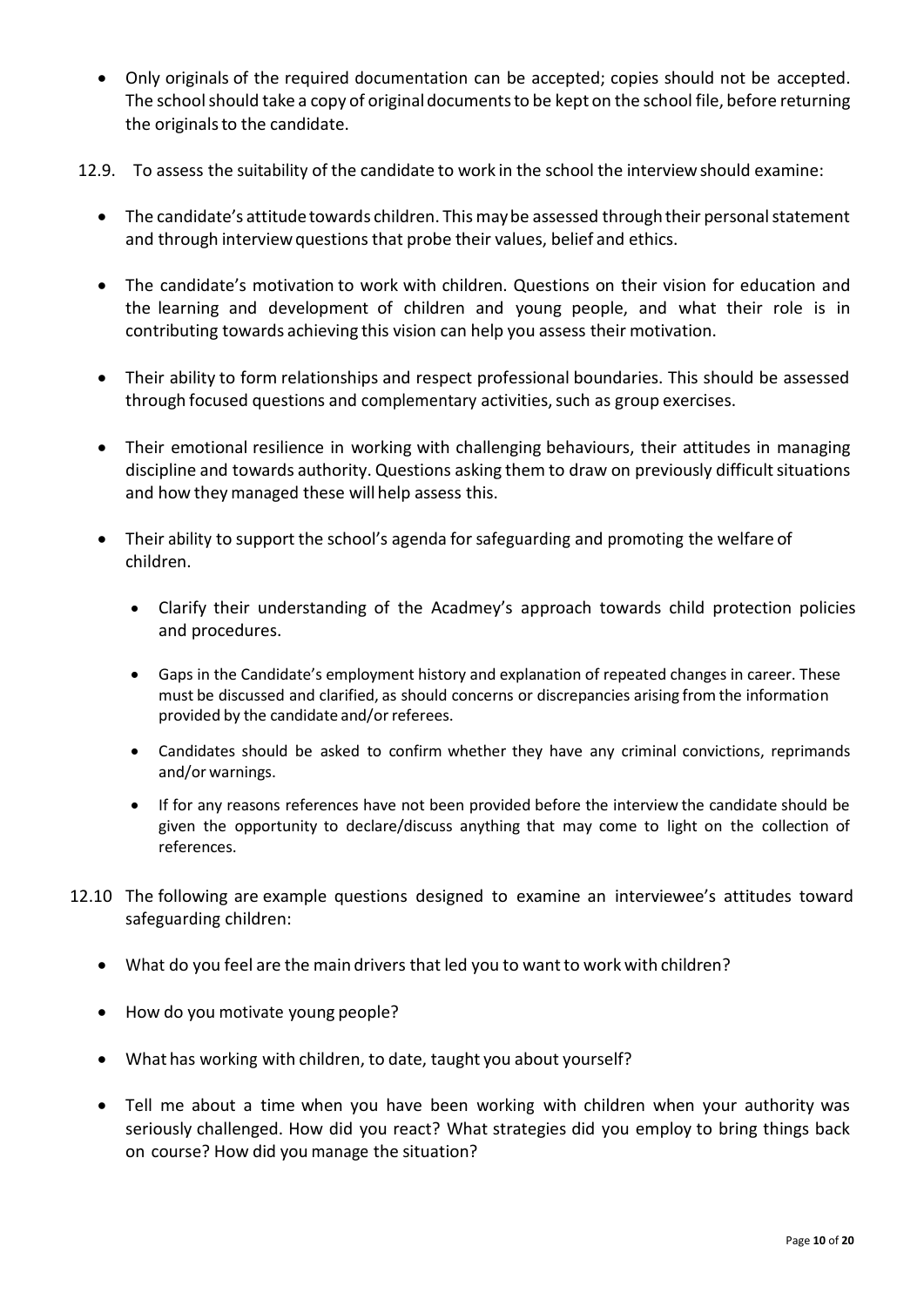- Tell me about a person you have had particular difficulty dealing with. What made it difficult? How did you manage the situation?
- What are your attitudes to child protection? How have these developed over time?
- What are your feelings about children who make allegations against teachers or staff?
- How do you feel when someone holds an opinion which differs from your own? Give me an example. How did you behave in this situation?
- Have you ever had concerns about a colleague? How did you deal with this?
- Tell us about what you have done in the last 12 months to actually improve child protection in the workplace. How did this action arise? Who did you talk to? What were the results?
- What is the safeguarding policy in your workplace? How is it monitored? What steps have you taken to improvethings?
- Give me an example of when you have had safeguarding concerns about a child. How did it arise?
- Who did you speak to? What actions did you take?
- Have you ever had to challenge the views of someone more senior than yourself in relation to safeguarding concerns? What were the circumstances? How did you go about it? What was the outcome?

12.11 Some questions will need following up. By asking a follow up/probing question you start to gain a better understanding of the initial answer and investigate the validity of the answers.

# **13. Offer of Appointment by the Selection Panel**

13.1 It is essential that every offer of employment is made subject to satisfactory completion of all the relevant pre-employment checks, unless the full range of checks have been undertaken by the time an offer is made. Candidates should be made aware of this when offered a position.

13.2 Any offer of employment will be binding, subject to:

- receipt of at least two satisfactory references (three references for faith based academies), where possible one reference should relate to the candidates most recent employment;
- verification of identity (photographic evidence that includes date of birth such as a passport or photographic driving licence is the mostsuitable formof identification)
- Right to work in the UK (the UK Borders Agency website provides a comprehensive guidance with lists and images of documents that can be accepted evidence of an applicant's right to work in the UK)
- Enhanced DBS check (this includes a barred list check) where the employee will carry out regulated activity
- Medical clearance.
- For teaching posts successful completion of the statutory induction year if an Newly Qualified Teacher, or verification of completion of statutory induction where required for experienced teachers
- Viewing the originals of academic and professional qualifications and taking copies for the personnel file.
- If an employee will be required to drive on Academy business then Academies should ask for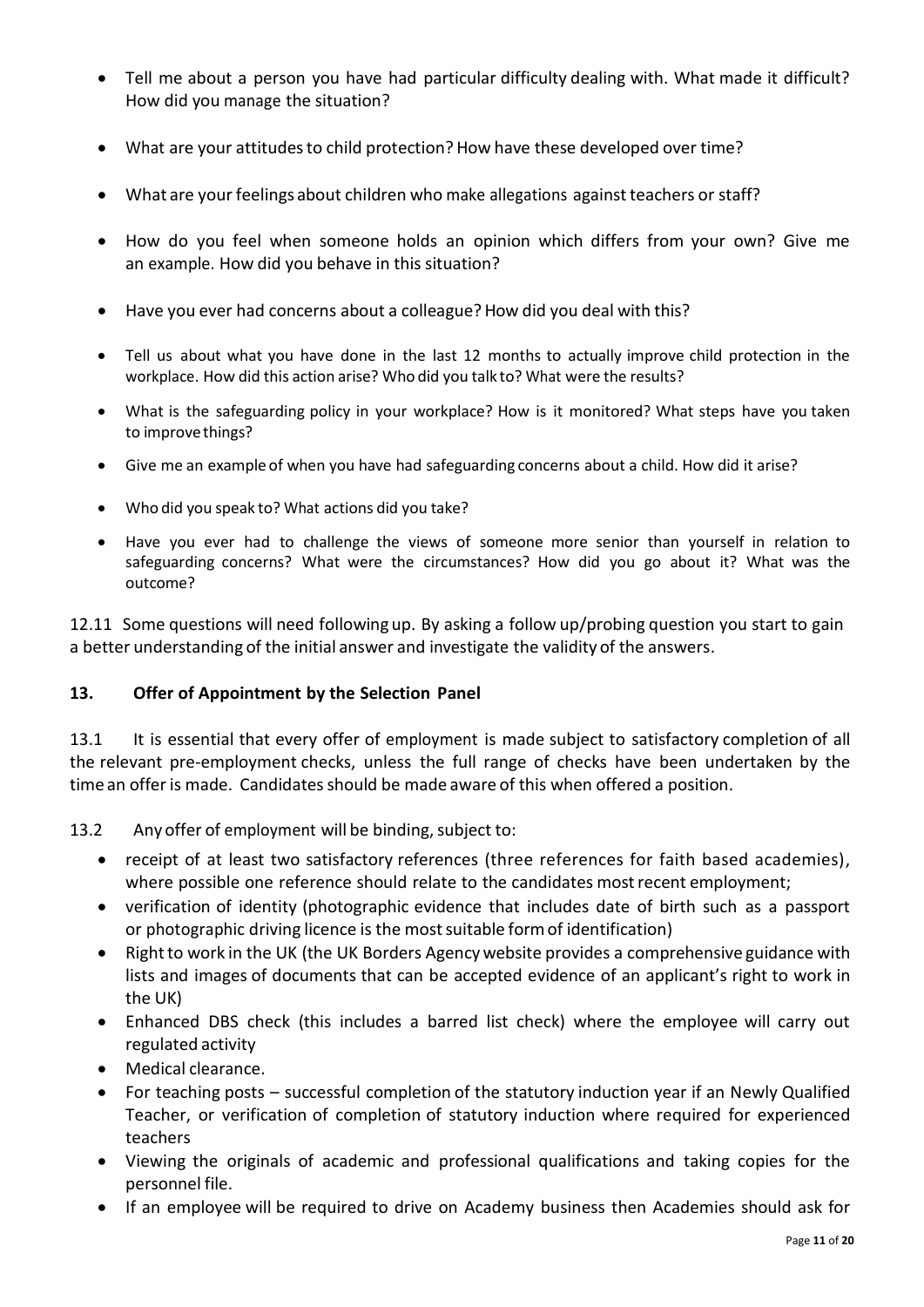evidence that the employee holds the appropriate and valid driving licence to do so and is insured to undertake business journeys

- Evidence of professionalmembership/registration where applicable
- 13.3 All offers of employment will be confirmed in writing by the school or by a MAT Director or the MAT Human Resources Adviser if a leadership post.

## **14. Pre-employment checks**

14.1 The Academy must undertake specific pre-employment checks on every person that they intend to engage/employ to work in their school. The exact nature of these checks will depend upon the capacity in which the person will be working.

- 14.2 It is strongly recommended that all efforts are made to obtain all pre-employment checks prior to the commencement of employment, particularly in relation to references and DBS checks. Where this is not possible, appointments should be delayed until satisfactory checks are received or arrangements made for supervision of the employee until such time that they are received.
- 14.3 Original documents must be seen to verify; identity, the right to work in the UK, qualifications and for the purposes of DBS checks.
- 14.4 The Academy should set up a personal file for the new employee and evidence of preemployment checks should be stored on the file.

## **15. Qualified Teacher Status**

- 15.1 Anybody appointed or engaged to teach in a maintained school or non-maintained special school in England must be a qualified teacher, as defined by The Education (School Teachers' Qualifications) (England) regulations 2009 (as amended), or satisfy the requirements of persons not qualified under schedule 2 of The Education (Specified Work and Registration) (England) Regulations 2009.
- 15.2 Teachers who are qualified in Australia, Canada, New Zealand and the USA now have automatic QTS. However, they still need to apply to the Teaching Agency before they can be recognised as qualified teachers. They also still need to satisfy any Border Agency requirements.
- 15.3 Teachers in Further Education who have Qualified Teacher Learning and Skills (QTLS) and who are members of the Institute for Learning (IfL) are now recognised as qualified teachersin schools.
- 15.4 Candidates for head teacher or deputy head teacher posts must hold QTS.
- 15.5 Teachers should produce a certificate confirming QTS.
- **16. Health**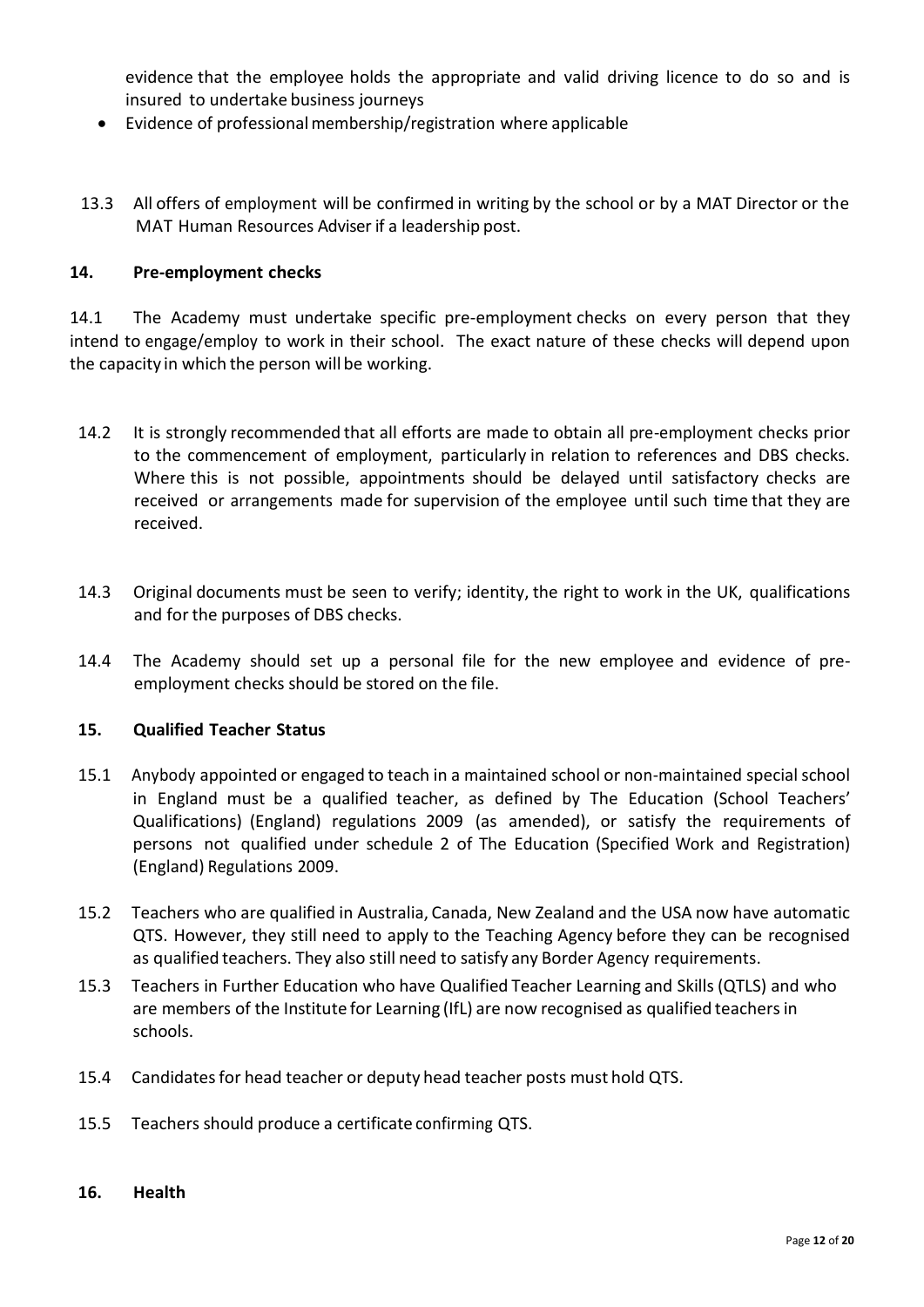- 16.1 Anybody appointed to a post that involves regular contact with children should have the appropriate health and physical capacity to undertake the duties of that post.
- 16.2 The Equality Act 2010 prohibits all those involved in the recruitment process (except in specific very limited circumstances) from:
	- Asking applicants questions relating to their health, attendance record and/or disability
	- Asking refereesto comment on an applicant's health, attendance or disability
	- Asking an applicantto complete a pre-employment medical questionnaire prior to having made the applicant a conditional offer of employment.
- 16.3 Once a candidate has been made a conditional offer of employment the Academy must ensure that candidates complete a medical screening form which will be sent to the MAT's Occupational Health Provider for assessment.
- 16.4 Where the applicant has a disability the Headteacher/Principal must consider whether there are any reasonable adjustments that can be made to enable the applicant to perform the role, and should put these in place.
- 16.5 No employee may start work until medical clearance has been received.

# **17. Disclosure and Barring Service (DBS) checks**

- 17.1 The DBS Disclosure process checks a person's criminal record, including convictions, cautions, reprimands and warnings held on the Police National Computer. (The DBS was previously known as CRB).
- 17.2 From 17 June 2013, The DBS introduced an Update Service to carry outstatus checks on an individual's DBS Certificate, this service allows employers to check an individuals DBS certificate without applying for a check and therefore free of charge. Applicants can annually subscribe to the update service for a small fee, which allows applicants to have their DBS Certificate kept upto- date and take it with them from role to role, providing it is within the same workforce group.
- 17.3 When a successful applicant is appointed they should be asked whether they are a member of the Update Service. If they are, and their original check is enhanced with the correct workforce group i.e. child workforce,their originalDBS Certificate should be provided and checked, and then with the applicants permission, their current DBS Certificate can be checked instantly online at [www.gov.uk/dbs](http://www.gov.uk/dbs) to see if any new information has come to light since its issue.
- 17.4 The Multi Academy Trust will need to be entered as the organisation, the person who is carrying out the check will need to enter their forename and surname and then the following details of the DBS Certificate that is being checked:
	- DBS Certificate number
	- current surname of the DBS Certificate holder as specified on their DBS Certificate
	- date of birth of the DBS Certificate holder as recorded on the DBS Certificate
- 17.5 Enhanced update checks or DBS disclosures should be sought forstaff who are employed by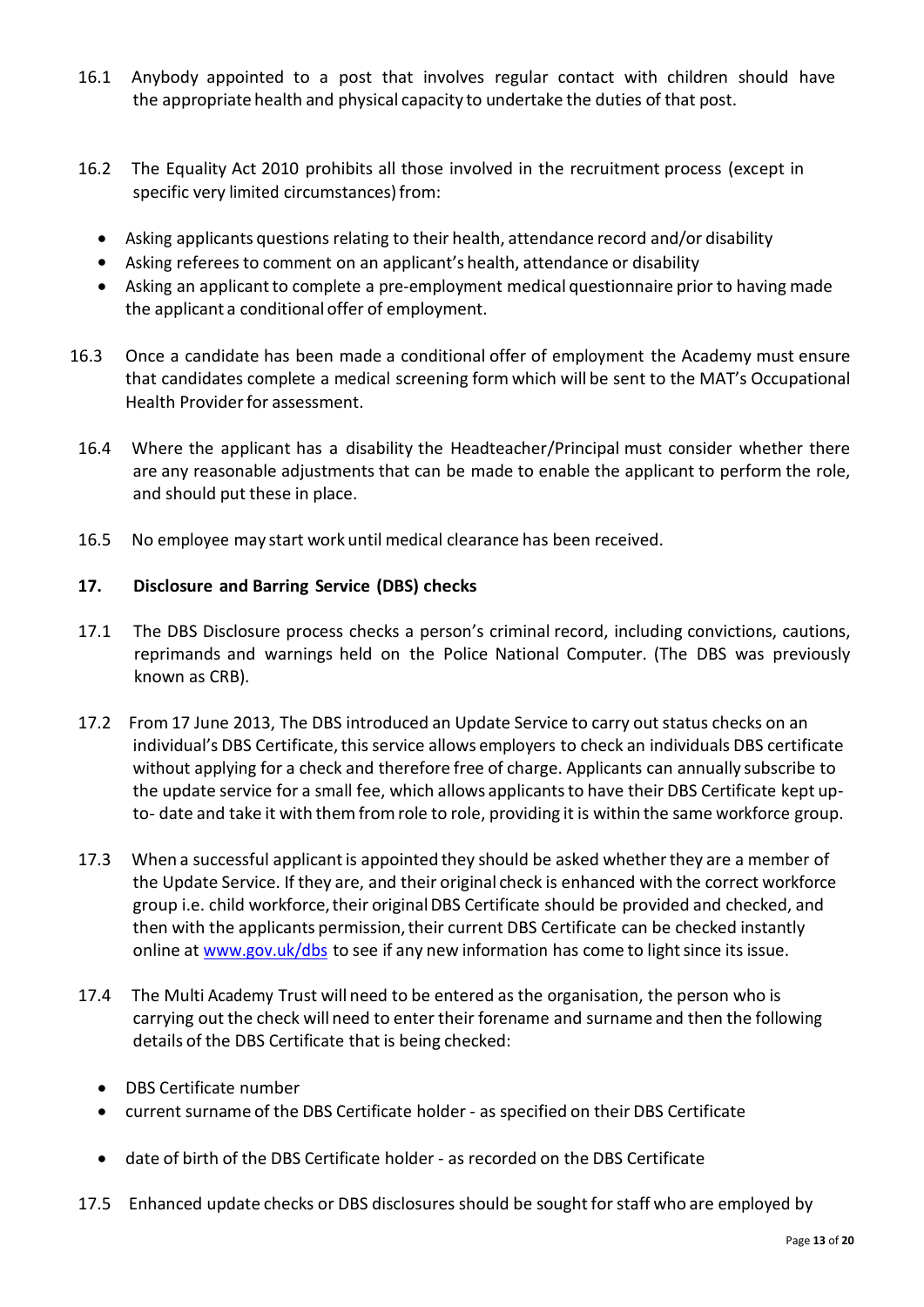the school and volunteers who undertake 'regulated activity'. Regulated Activity' may depend in many cases on whether it is supervised or not. 'Regular' means carried out by the same person frequently (once a week or more often), or on 4 or more days in a 30-day period. Regulated Activity for work with children and young people is:

- Unsupervised activities: teaching, training, instructing, caring for or supervising children, or providing advice / guidance on well-being, or driving a vehicle only for children
- Work for a limited range of establishments ('specified places'), with opportunity for contact, for example schools, children's homes, childcare premises (but not work by supervised volunteers).
- Relevant personal care, for example washing or dressing; or health care by or supervised by a professional, even if done once.
- 17.6 Update checks or online DBS applications should be completed by all successful applicants who require a DBS check.
- 17.7 Academies should recheck existing staffs DBS disclosures or check their status on the update service every five years.
- 17.8 Newly appointed staff that have lived outside the United Kingdom must undergo the same checks as all other staff in schools. This includes a DBS Disclosure or update service check. Applicants who have lived outside the UK in the past five years will need to provide Criminal Convictions Clearance from the country or countries they were residing in, because the DBS cannot generally trace individuals abroad. If the school recruits an individual from overseas, or an individual who has lived abroad in recent years prior to appointment, and needs to check their overseas criminal record, a DBS check may not provide a complete picture of the criminal record. The applicant must contact the relevant Embassy to obtain a disclosure which should not be dated more than 6 months ago at time of receipt.
- 17.9 A Basic level DBS check should be obtained for all membersof the Local Governing Body. A basic DBS check for LocalGoverning Bodymembers can be obtained in the sameway as a new member of staff's, i.e. via completion of a DBS application form or checking the update service, however it needs to be ensured that the level checked is basic (not enhanced).
- 17.10 A similar recruitment process should be used for volunteers, as for employees, including pre employment checks. Volunteers in an Academy (including governors) should not automatically be subject to DBS checks. A DBS check or Update Service check can only be requested if the volunteer will have regular unsupervised access to children (see below for a definition). For the majority of school governors this will not apply and therefore a DBS check is not required.

When determining whether to apply for a DBS check or check the update service for a volunteer, Headteachers/Principals should decide whether the individual will regularly be undertaking regulated activity on an unsupervised basis:

 'Supervision' must be regular i.e. on-going and day-to-day; and which is reasonable in all circumstances for the purpose of protecting the children concerned; and carried out by an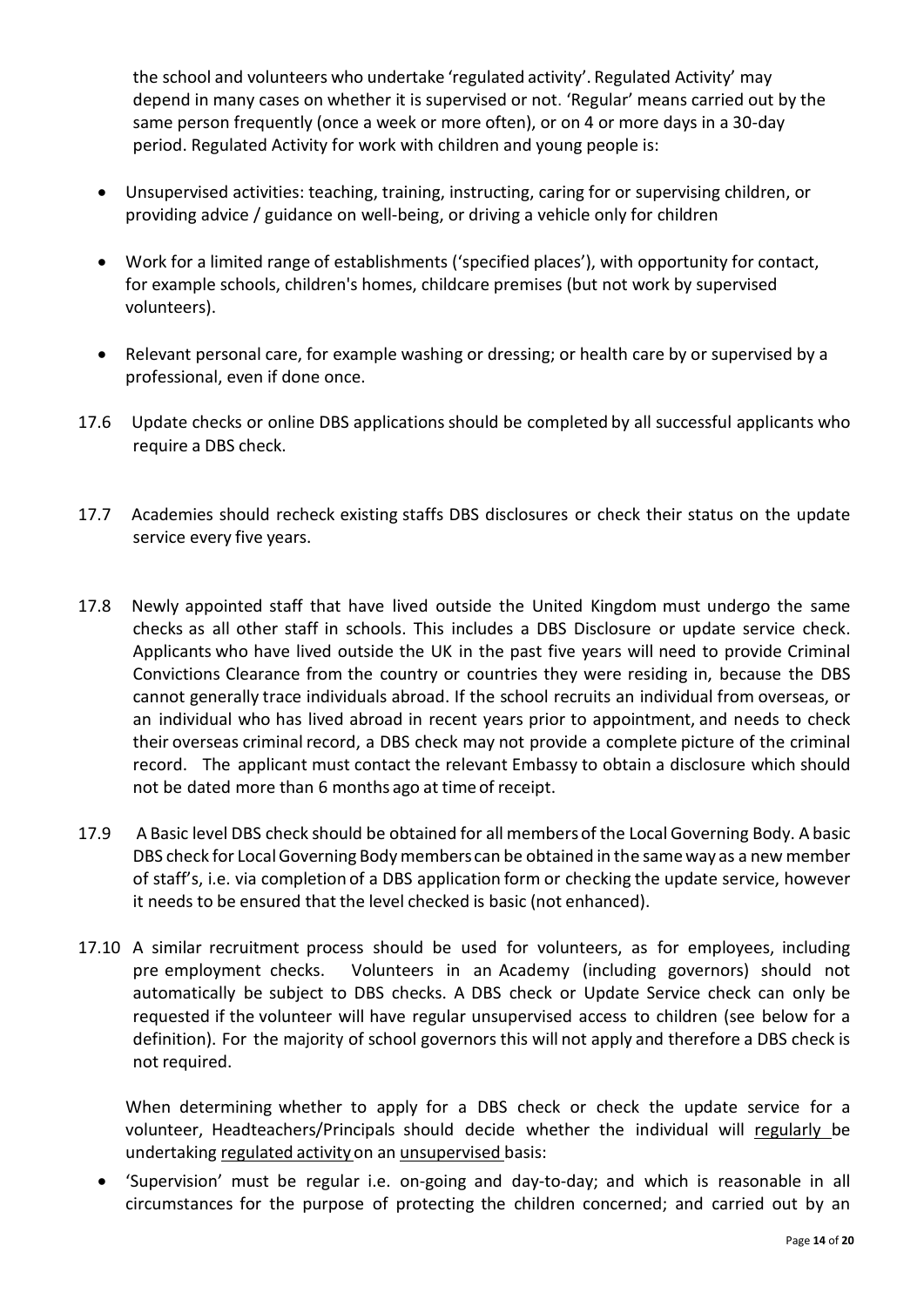individual who is engaging in regulated activity relating to children and has a DBS disclosure with barred list check.

- The definition of 'regulated activity' is "teach, train, instruct, care for or supervise children, or provide advice/guidance on well-being, or drive a vehicle only for children".
- The definition of 'regular' activity is where a regulated activity is undertaken by the same individual as follows either once a week or more; on four or more days in a 30 day period; at least once, overnight and with the opportunity for face-to-face contact with children.
- 17.12 Where appropriate, volunteers should be subject to an enhanced DBS check or Update Service check and should not start work prior to receipt of a satisfactory check.
- 17.13 A DBS check or Update Service check is required for all supply teachers who are engaged directly by the school and those working via an agency.
- 17.14 Academies who engage supply teachers directly are responsible for undertaking all of the required pre-employment checks including the DBS check/update service check. Where a supply teacher does no supply work for three months or more a new DBS check should be completed.
- 17.15 Before taking on a member of supply staff provided by a supply agency, the Academy must obtain written confirmation from the agency that all necessary pre-employment checks have been carried out and are satisfactory. In relation to DBS Disclosures the written notification from the agency must confirm that a relevant DBS check has been requested, whether or not the disclosure has been received and if received whether the disclosure was clear or not. In the instance where a disclosure is not clear, details should be obtained from the agency and the individual as to the reasons for any convictions, reprimands or warnings. The candidate should be requested to provide their DBS certificate and explain any relevant details, where a candidate refuses to do this they should not be used. If you want to engage the individual on a permanent basis a repeat check must be carried out by the MAT. The individual must not undertake any work until the DBS disclosure has been received.
- 17.16 Headteachers/Principalsshould check with any agency used that there are secure arrangements for DBS checks in place before accepting the member of agency staff.
- 17.17 Academies must ensure that contractors, agencies providing temporary staff and all those providing services to the school have clear vetting procedures. Such procedures should include overseas checks for each country that a worker has lived in. Where possible these procedures should be specifically written into a service level agreement or contract by the school or Multi Academy Trust.
- 17.18 Electronic completion of DBS checks and the DBS update service means it is very unlikely that a school will need an employee to start work before it has received the outcome of the check. In rare cases where a DBS check is required and an application has been submitted but is delayed or outstanding, the individual may be allowed to work in school, subject to the headteacher/principal's discretion and the following requirements:
	- The Headteacher/Principal has conducted a risk assessment and does not have any concerns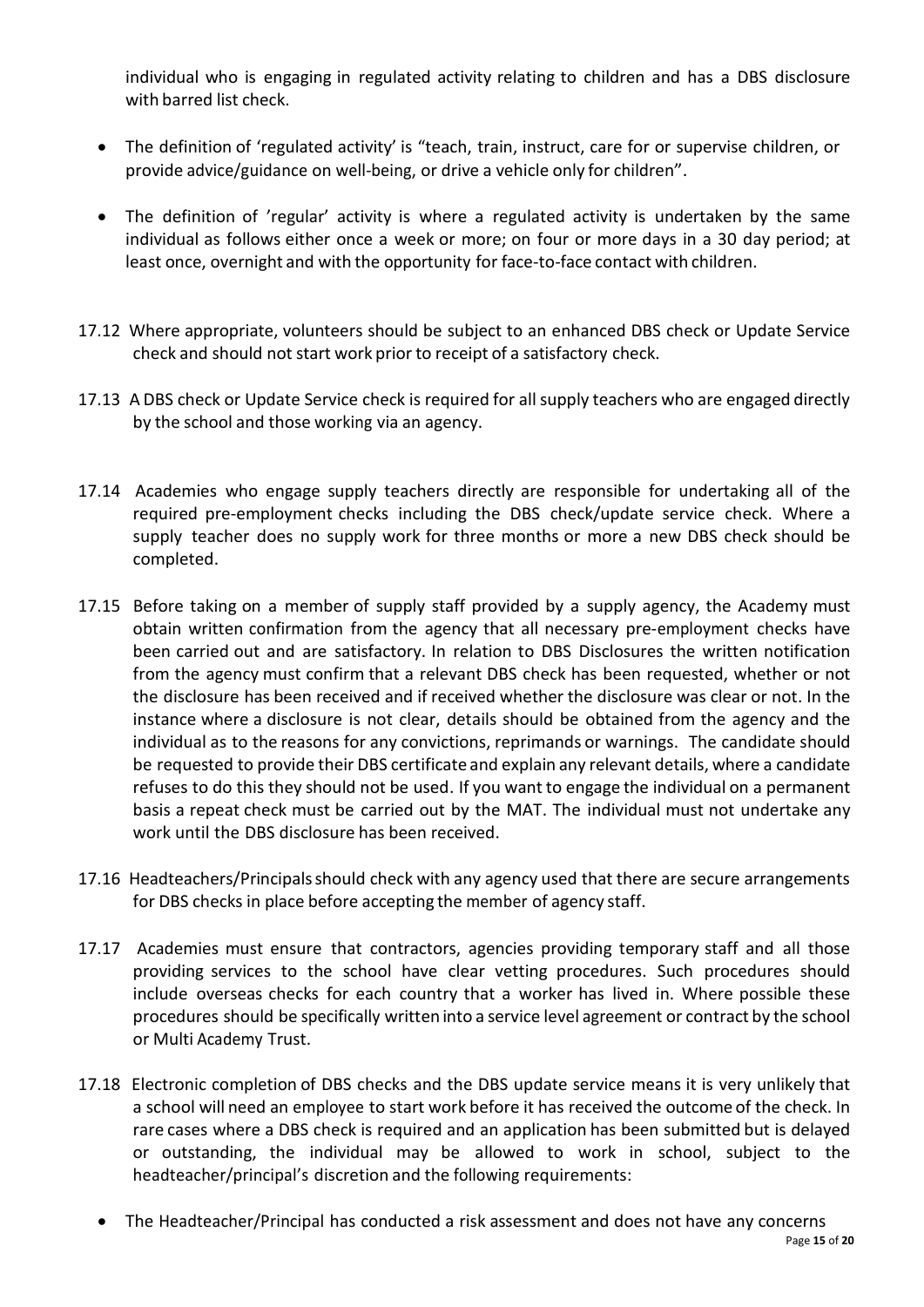regarding a person's background

- The risk assessment includes reviewing the individual's employment history and reasons for any broken work history or career changes and checking all references have been received, are satisfactory and have been checked against the work history records. Advice on carrying out a risk assessment can be sought from HR.
- All other pre-employment checks have been completed.
- The individual is supervised until full DBS clearance has been received.
- 17.19 If the Headteacher/Principal has any doubts regarding a person's background, such as broken service, then the risk must be addressed. For example, arrangements may be made for the member of staff to undertake alternative work or to refrain from starting work. It is recommended that Headteachers contact the MAT Human Resources Adviser for clarification and advice.
- 17.20 Supervision requires the Headteacher/Principal to ensure that individuals are not allocated duties that put them in an unsupervised situation with pupils, that they are accompanied when working by a member of staff with DBS clearance, that their whereabouts are known to a senior member of staff when they are not working (e.g. during break times), and that the individual fully understands their personal responsibility not to put themselves in a situation where they are alone with pupils and what to do if this situation arises
- 17.21 A written record should be made and retained when a Headteacher decides it is appropriate to allow an individual to work where a DBS check has been requested but remains outstanding (following a risk assessment by the Headteacher/Principal).
- 17.22 A positive disclosure from the Disclosure and Barring Service will indicate that the employee's Disclosure and Barring Check is not clear. The DBS will provide the candidate with details of the convictions, reprimands and warnings, however the MAT will not. The candidate should therefore be asked to share details of the reasons as to why their disclosure is not clear and should be asked to provide their Disclosure Certificate. If the employee is not prepared to explain details of their convictions, reprimands and/or warnings and are not prepared to provide a copy of their disclosure then the likely outcome is that the MAT will not employ the candidate.
- 17.23 Before a decision is reached on whether to offer or confirm employment to an individual, the individual should be offered the opportunity to discuss the contents of the disclosure with the Headteacher/Principal. A balanced decision to appoint should be based on:
	- whether they are barred from appointment
	- $\bullet$  whether the conviction is relevant to the position
	- the circumstances surrounding the offence, and any explanations provided by the applicant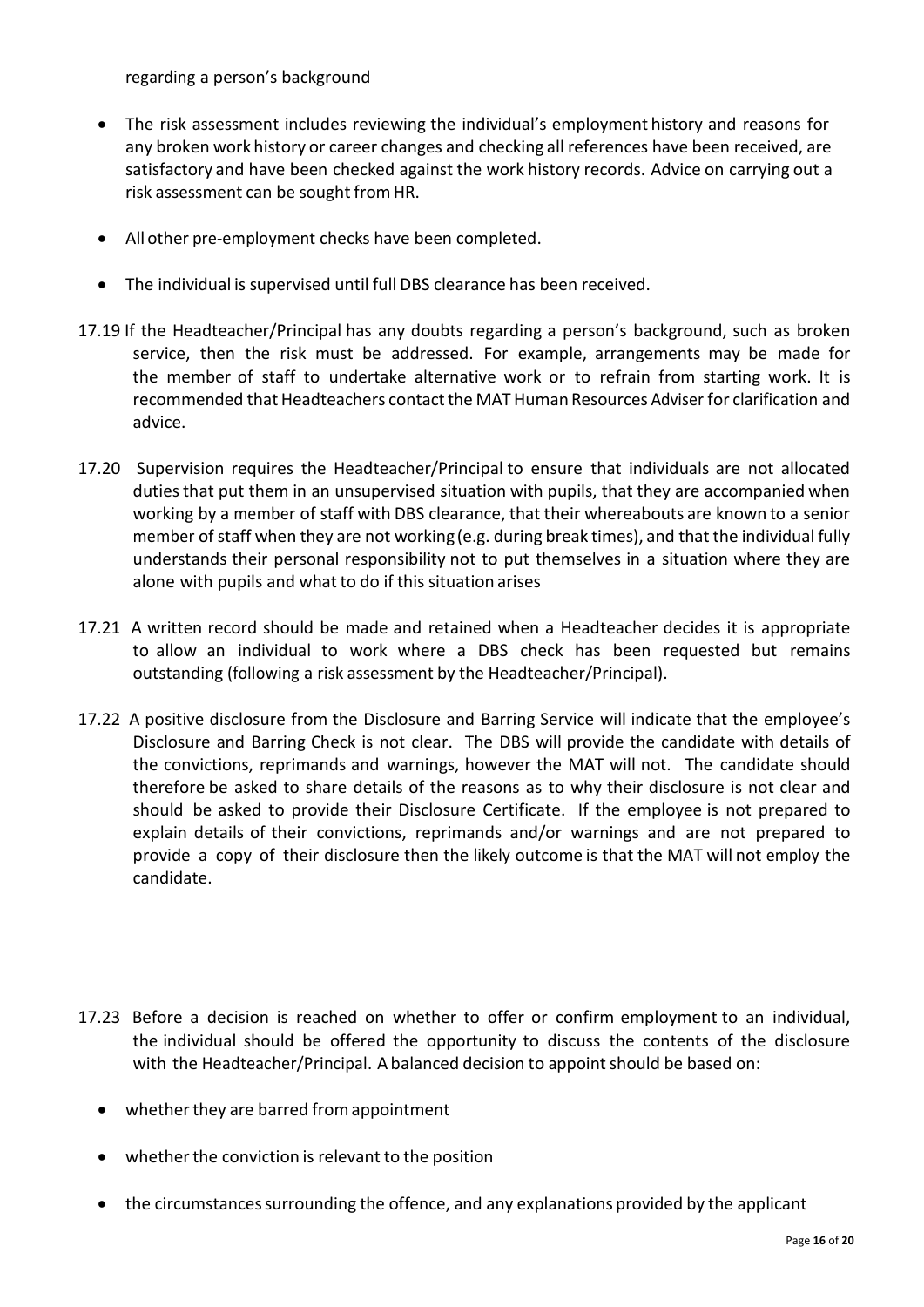- the seriousness of the offence
- the length of time since the offence occurred
- whether there is a pattern to the offending behaviour, or whether it was a one-off
- whether the applicant's circumstances have changed

17.24 Further discussion should take place regarding:

- whether the applicant disclosed the conviction(s)/cautions, warnings or reprimands at application or at interview stage
- what level of supervision the will post-holder receive
- $\bullet$  whether the post involves responsibility for finance or items of value
- $\bullet$  whether the nature of the role allows the applicant to potentially re-offend
- 17.25 The Headteacher/Principal will make the overall decision about whether or not to employ the person. All positive disclosures must be discussed with HR. Disclosures which raise child protection issues must be discussed with the MAT's designated Director for Child Protection. Where a decision to appoint is taken the information will be recorded and be stored on the person's file.
- 17.26 If an applicant has made a false declaration on the application form, or anywhere else, about convictions and cautions (or lack of them), this may render the offer of a contract of employment void.
- 17.27 It is an offence for a person who is on the barred list to apply for a role working with children.
- 17.28 It is an offence for an employer (the school or the Multi Academy trust) to employ a person who is on the barred list.
- 18. Single Central Record of Recruitment Vetting Checks
- 18.1 As part of an Ofsted inspection, inspectors will want to view the school's single central record of recruitment checks. It is therefore important that such a record is kept and maintained. A school is expected to have a record of:
	- Allstaff employed to work at the school,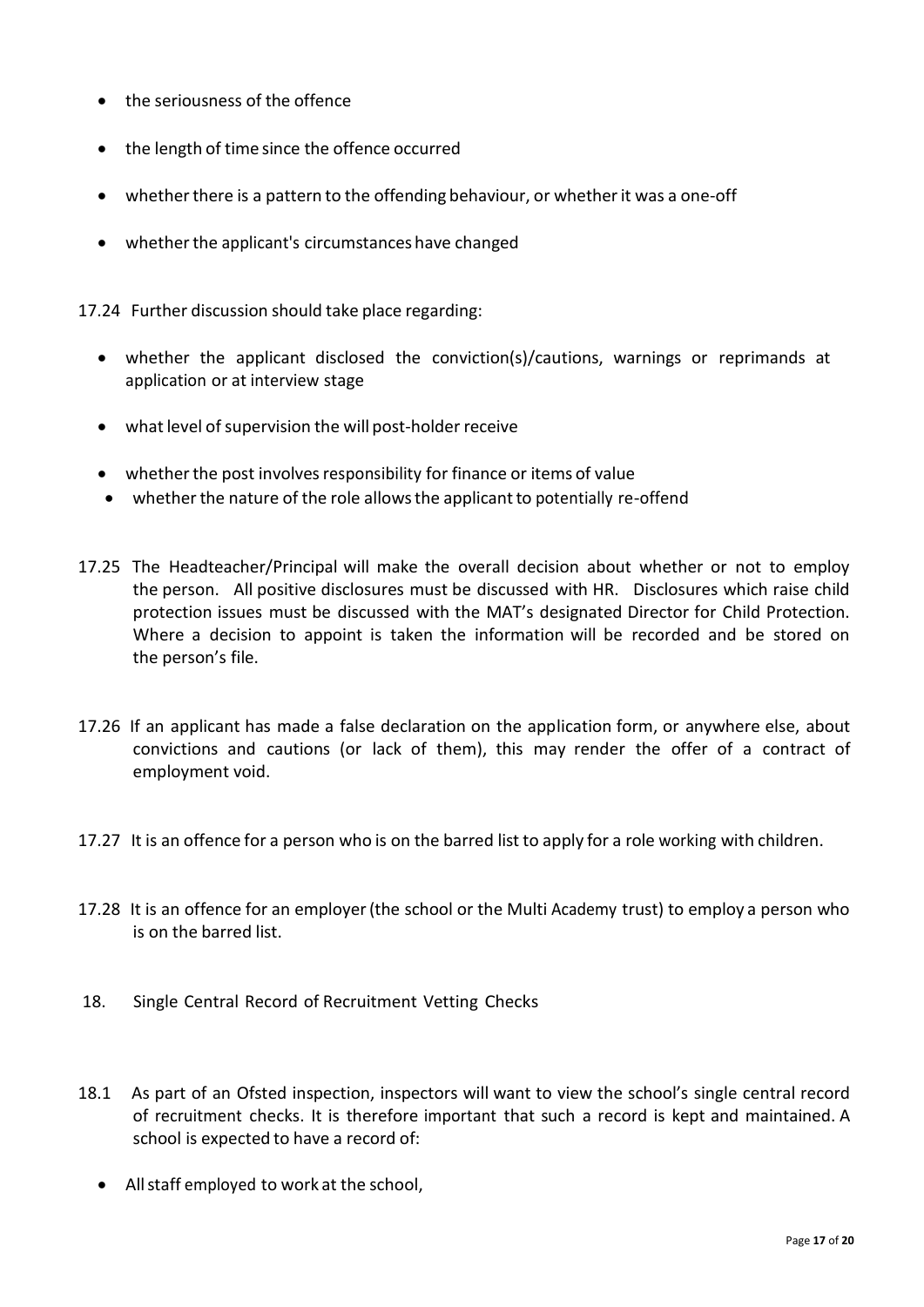- Staff employed as supply whether employed directly or through an agency.
- Other staff who work in regular contact with children such as volunteers or specialist instructors.
- 18.2. The record mustindicatewhether or not the following checks have been completed:
	- Identity
	- Qualifications legally required
	- Right to work in the United Kingdom
	- Enhanced DBS
	- Overseas checks where appropriate.
- 18.3 The record should also indicate the date on which each check was completed or the relevant certificate obtained and who carried out the check.
- 18.4 The date of the DBS check should be recorded on the central record of pre-employment checks.

The Headteacher/Principal should place a copy of the email that confirms whether or not the disclosure is clear on the employee's file. If the disclosure was not clear and a risk assessment was completed, a copy of the risk assessment should also be kept on the employee's file. These documents should be retained permanently on file.

# **19. References**

- 19.1. References should be taken up on all short listed candidates, including internal ones, before interviewing so that any concerns can be explored further with referees and investigated further at interview. At least two references should be taken up for external candidates, and at least one for internal candidates.
- 19.2 It is strongly advisable not to rely on testimonials or open references. On receipt of references the author should be telephoned to ensure authenticity of the reference and this should be logged.
- 19.3. Reference requests should contain details of the post on offer and should be structured to ask a referee to comment on specific areas relating to the post. Academies should always ask a referee to comment on the prospective employee's suitability to undertake the post on offer, to work with children and should specifically request any information on criminal convictions or disciplinary offences.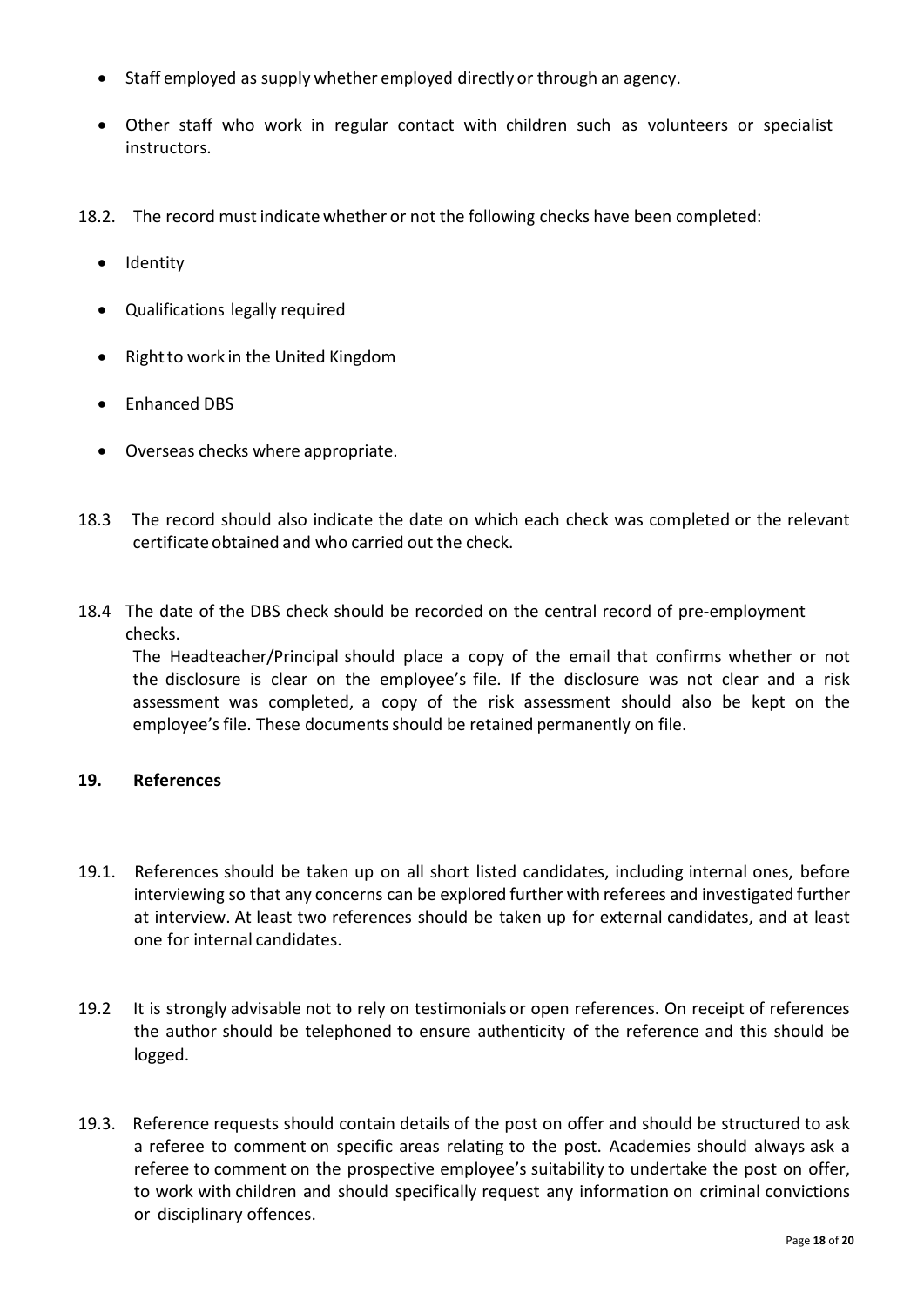- 19.4 The purpose of collecting references is to obtain objective and factual information to support the appointment decision. The use of a pro forma, tailored to the specific needs of the Academy, will help achieve this. Job descriptions and person specifications should always be provided so that the referees can comment on the individual'ssuitability for the specific post in question.
- 19.5 Every reference request must ask the following (Please see appendices 2, 3, 4 & 5 for reference request templates (appendix 5 template is for staff working at Cidari central offices):
	- Referee's relationship to the candidate  $-$  how they know them, how long they have known themand in what capacity.
	- Whether the referee is satisfied that the person has the ability and is suitable to undertake the job in question, based on the information provided in the job description and person specification.
	- Confirmation of person's current job title and salary
	- Specific verifiable comments about applicant's performance and conduct
	- Details of any disciplinary procedures in which the sanction (e.g. a written warning) is current
	- Details of any disciplinary procedures the applicant has been subject to involving issues related to safety and welfare of children or young people, including any in which the sanction has expired
	- Details of any formal capability procedures within the past two years
	- If any concerns or allegations about the candidate's suitability to work with children have arisen, what these were and how they were dealt with
- 19.6 On receipt of these references any anomalies or areas that are vague should be thoroughly investigated. Where necessary, clarification should be sought by telephone and referees asked to confirm in writing any key extra information provided. A written record of any telephone conversation must be kept with the personnel notes.
- 19.7 Any information about past disciplinary action, allegations or concerns (including those with child protection connotations) should be considered in the circumstances of the individual case. Where there are concerns or a history of repeated concerns or allegations, it is strongly advised that you contact HR for more advice.
- 20. Recording, Retaining and Sharing Information
	- 20.1 All paperwork relating to unsuccessful applicants should be retained for an initial 6 month period and then confidentially destroyed in accordance with data protection regulations.
	- 20.2 Confidentiality will be maintained in relation to the information obtained during the process and about the selection process itself.